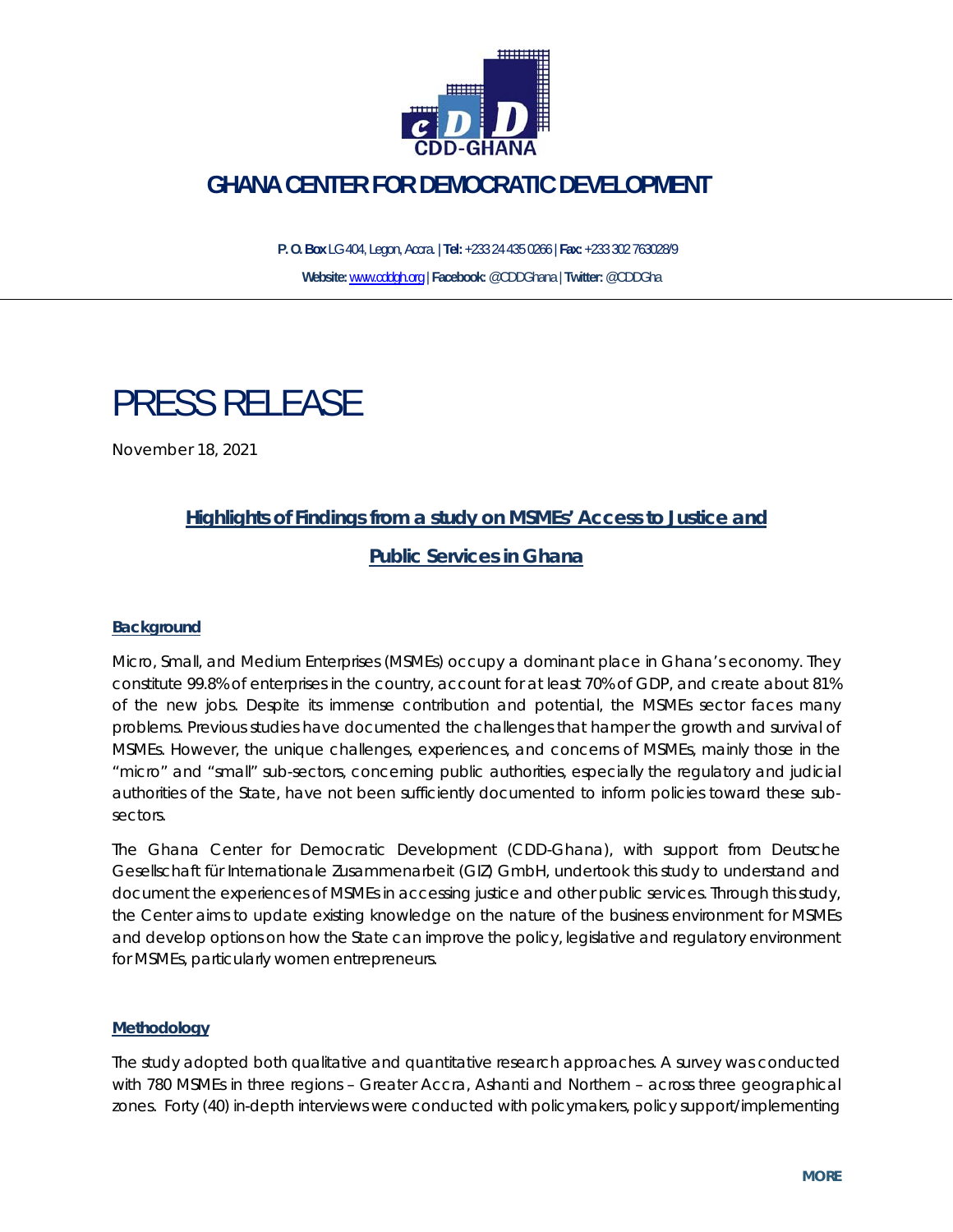#### **Business Registration and Regulatory Procedures**

- Majority of MSMEs owners/caretakers are aware of the mandatory requirement to obtain business registration certificate (83%) from the Registrar General's Department and business operating permit (91%) from the local government authority to operate business in Ghana.
- Awareness and compliance levels are comparatively higher for male-owned than femaleowned businesses.
- The chief reasons for non-compliance among MSMEs, without business registration certification or operating permit, are lack of knowledge on mandate and where to obtain certificate or permit.
- **MISMES mostly rely on family and friends, rather than relevant agencies, for information on** regulatory procedures such as processes involved in complying with requirements, fees payable, and the length of time it takes to complete the processes.

#### **Taxation, Levies and Fees**

- MSMEs owners/caretakers accept the legal mandate of the tax authority to demand tax (82%).
- A majority (75%) of MSMEs owners/caretakers with registered businesses are aware that they are expected by law to submit their annual returns to the Registrar General Department, with 81% reporting that they have submitted their tax returns.
- **Most MSMEs owners/caretakers think it is not easy to access information on taxes and fees** they are expected to pay (78%), how revenues from fees/levies are utilized by MMDAs (87%), and how government uses tax revenues (81%).
- Majority (62%) of MSMEs owners/caretakers are unwilling to pay more taxes even if it means more government services, and MSMEs are still equally split in their opinion on the willingness to pay more taxes even if they knew how the government spends tax revenues. (I wish I could see the question and responses used here).
- **Significant minorities of MSME owners/caretakers are largely dissatisfied with services they** receive in return for tax payments they make (between 29% and 47%).
- Female-owned businesses are more likely than male-owned businesses to be highly dissatisfied with services received in return for paying VAT, income tax, and property rate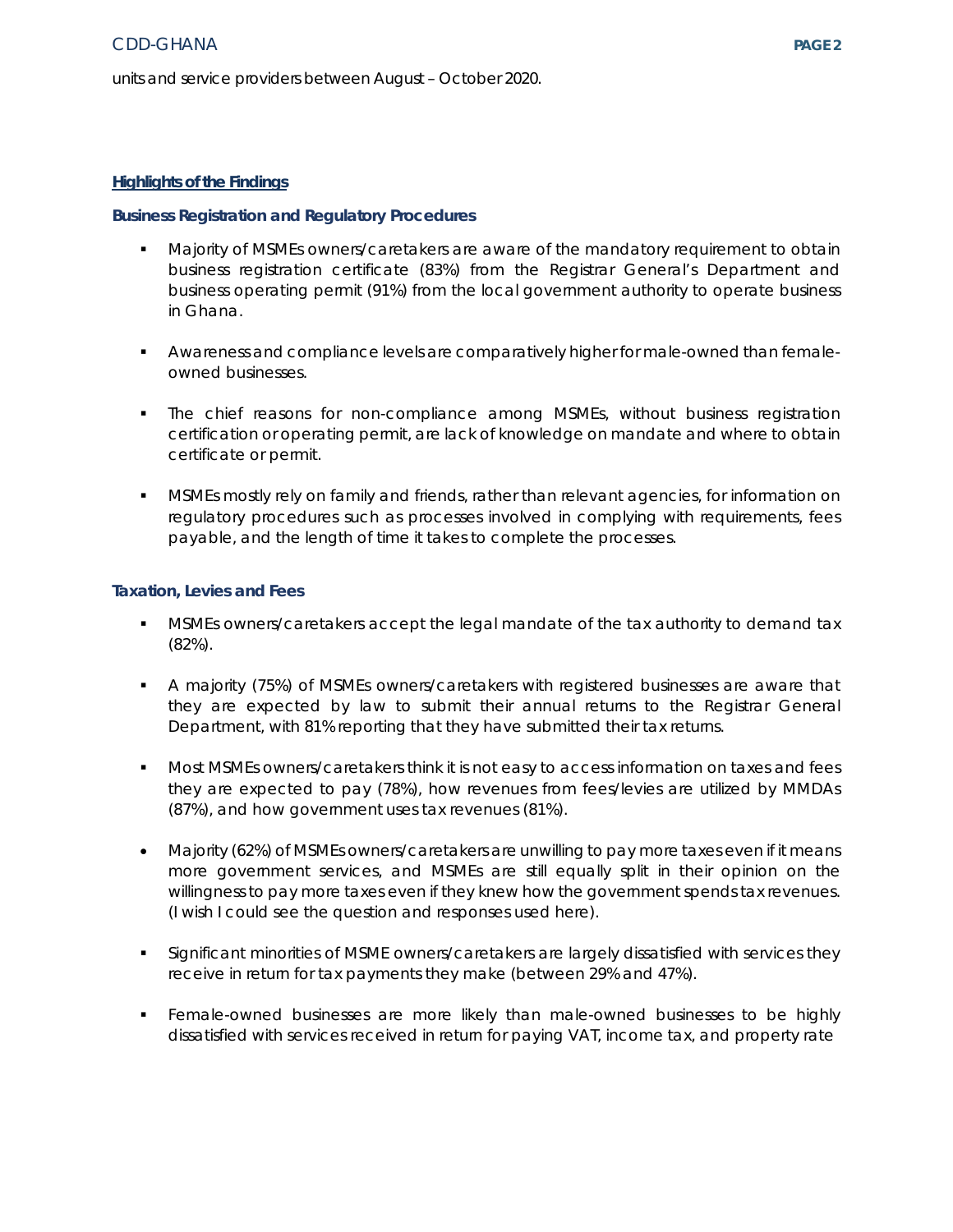#### **Access to Justice Services**

- **Less than one-fifth of MSMEs owners/caretakers use the formal justice system to resolve** business-related disputes with either clients/customers, creditors who supply business with inputs, family members, utility companies, MMDAs, employees'/business partners, and tax authority.
- Lack of trust in the system (87%); length of time taken by courts to resolve cases (10%); and the demand for money, gift, or favour by police officers (3%) before acting on cases are reasons MSMEs owners/caretakers cite for not accessing formal justice service.
- **MISME owners who accessed the formal justice system to resolve business-related disputes,** cited loss of business productive hours (50%), reduction in business operating capital (44%), and damage to business reputation (39%) as the three major impacts of the court cases on their businesses.
- Comparatively, male-owned and male/female-owned businesses suffered the negative effects of the court settlement of disputes more than female-owned businesses.

#### **Growth; Access to Fund and Challenges of MSMEs Experience**

- Most MSMEs tend not to grow geographically, i.e. create more branches; business activities or add more products to their current products.
- MSMEs use personal funds to start and maintain business, while only a few (10%) invest profits back into the business.
- **Providing collateral, preparing and submitting various documents, and loan approval time** are the top three challenges with loan applications for MSMEs. These challenges are faced more by male-owned businesses (100%, compared to 40%-60% of female owned businesses).
- The top three challenges MSMEs experience with loan repayments are unfavourable repayment schedule (50%), high interest rate (50%) and poor business earnings (33%). More female-owned businesses (40% to 60%) compared to male-owned businesses (20% to 50%) encounter all top three challenges with loan repayment. Half (50% each) of male/femaleowned businesses also encounter these challenges.
- **Most MSMEs owners/caretakers (53%) rent their premises while a significant minority (39%)** own their business premises/store.
- The top three challenges frequently faced by MSMEs owners/caretakers are lack of capital, rising cost of inputs, and high fees and taxes.